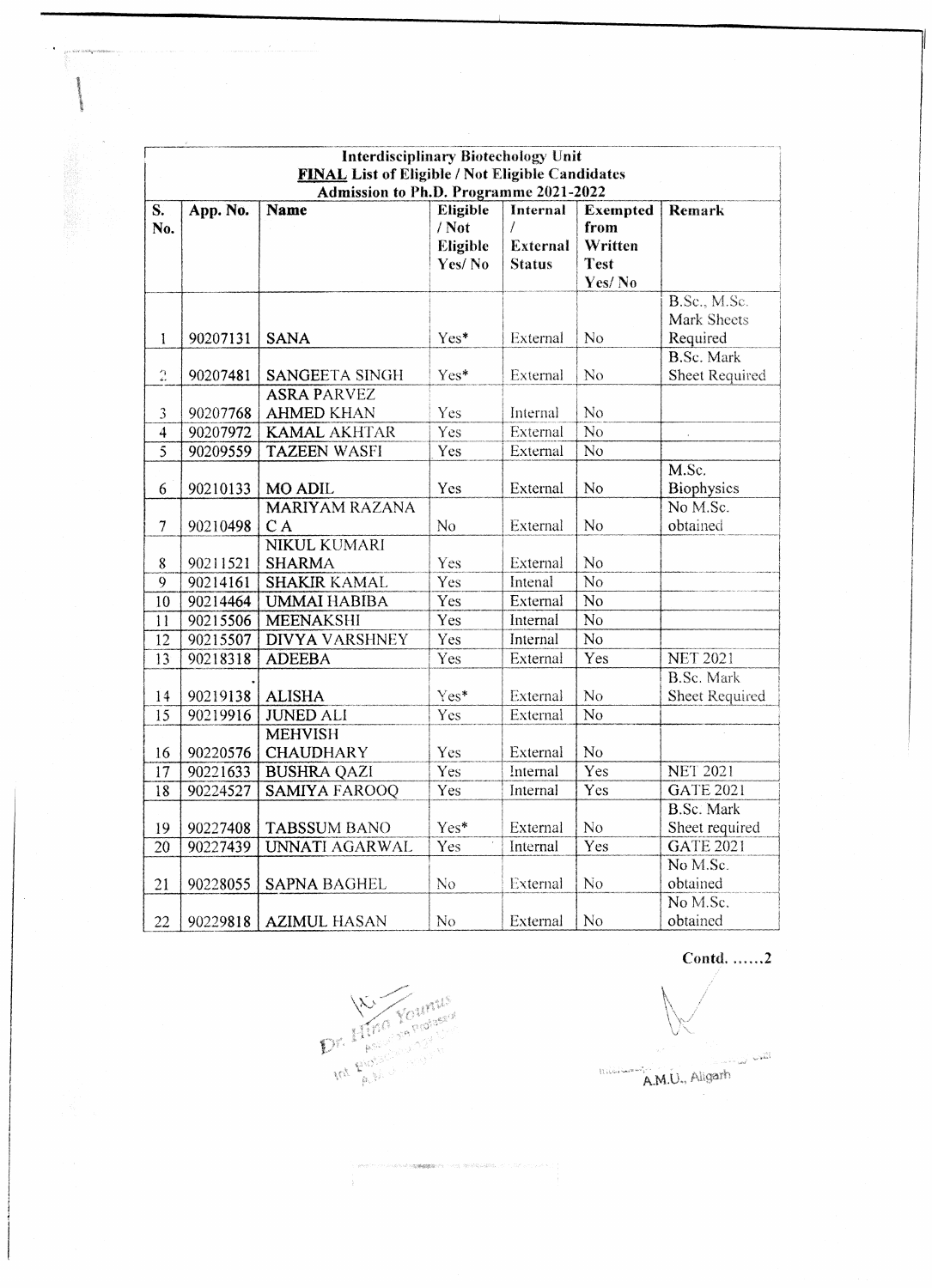|                 |          |                        | $2 -$<br>$\overline{a}$ |           |                    |                     |
|-----------------|----------|------------------------|-------------------------|-----------|--------------------|---------------------|
|                 |          |                        |                         |           |                    | NET 2020,           |
|                 |          |                        |                         |           |                    | M.Tech. Chem.       |
| 23              | 90231082 | <b>HEM LATA</b>        | Yes*                    | External  | Yes                | Engg.               |
|                 |          | <b>KASHIFA QAMAR</b>   |                         |           |                    |                     |
| 24              | 90233719 | ZAIDI                  | Yes                     | Internal  | Yes                | <b>GATE 2021</b>    |
| $\overline{25}$ | 90233935 | <b>SONALI SHARMA</b>   | $\overline{Yes*}$       | External  | N <sub>o</sub>     |                     |
|                 |          |                        |                         |           |                    | GATE 2019,          |
|                 |          |                        |                         |           |                    | M.Tech. Env.        |
| 26              | 90235144 | <b>FAUZIA ZEHRA</b>    | Yes*                    | External  | Yes                | Engg.               |
|                 |          | <b>MOHD RASHID</b>     |                         |           |                    |                     |
| 27              | 90236464 | <b>KHAN</b>            | Yes                     | Internal  | No                 |                     |
|                 |          |                        |                         |           |                    | B.Sc. Mark          |
| 28              | 90237257 | <b>HUMA NAAZ</b>       | Yes*                    | External  | N <sub>o</sub>     | Sheet Required      |
|                 |          | <b>MUHAMMAD UZAIR</b>  |                         |           |                    |                     |
| 29              | 90238391 | <b>ASHRAF</b>          | Yes                     | Internal  | Yes                | <b>NET 2021</b>     |
|                 |          |                        |                         |           |                    | <b>B.Sc.</b> Mark   |
| 30              | 90239315 | <b>TABASSUM RAFIQ</b>  | Yes*                    | External  | N <sub>o</sub>     | sheet required      |
| 31              | 90241638 | NISHAT FATMA           | Yes                     | Internal  | Yes                | <b>GATE 2021</b>    |
| $\overline{32}$ | 90241686 | <b>GULAFASHAN</b>      | Yes                     | External  | $\overline{No}$    |                     |
| $\overline{33}$ | 90242306 | <b>MOHD HADI YUNUS</b> | Yes                     | External  | $\overline{No}$    |                     |
| $\overline{34}$ | 90244363 | <b>NAMRATA JOSHIA</b>  | Yes                     | External  | $\overline{No}$    |                     |
|                 |          | <b>MOHD ASHRAF</b>     |                         |           |                    | M.Sc. Mark          |
| 35              | 90244785 | <b>KHAN</b>            | Yes*                    | External  | No                 | sheet required      |
| 36              | 90244889 | <b>ZULFA KHAN</b>      | <b>Yes</b>              | External  | $\overline{N_{O}}$ | <b>GATE 2022</b>    |
|                 |          |                        |                         |           |                    | No M.Sc.            |
| 37              | 90246297 | <b>ANUPAM</b>          | No.                     | External  | No.                | obtained            |
| $\overline{38}$ | 90247340 | <b>ABDUL RAHMAN</b>    | Yes                     | Internal  | N <sub>o</sub>     |                     |
|                 |          | <b>ABDUL HAMID</b>     |                         |           |                    |                     |
| 39              | 90248018 | <b>SIDDIQUI</b>        | Yes                     | Internal  | Yes                | <b>BET 2021</b>     |
|                 |          | <b>SAMEENA SADIQ</b>   |                         |           |                    | M.Sc.               |
| 40              | 90248283 | <b>WANI</b>            | Yes*                    | External  | No.                | <b>Bioresources</b> |
|                 |          |                        |                         |           |                    | No M.Sc.            |
| 41              | 90248896 | <b>UZMA SAJIDA</b>     | N <sub>o</sub>          | Eexternal | No                 | obtained            |
| 42              | 90248927 | <b>MARIYAM FATIMA</b>  | <b>Yes</b>              | External  | Yes                | <b>GATE 2020</b>    |
| 43              | 90249068 | <b>UMMUL BASHAR</b>    | Yes                     | Internal  | N <sub>o</sub>     |                     |
| 44              | 90249672 | <b>SHUMAIZA ASIF</b>   | Yes                     | External  | Yes                | <b>BET 2021</b>     |
|                 |          |                        |                         |           |                    | <b>B.Sc. Mark</b>   |
| 45              | 90251029 | MUMTAZ AHMAD           | Yes*                    | External  | N <sub>o</sub>     | Sheet required      |
| 46              | 90251730 | <b>SHAHANA BANO</b>    | Yes                     | External  | $\overline{N_{O}}$ |                     |
|                 |          | <b>SHUBHANGI</b>       |                         |           |                    |                     |
| 47              | 90252378 | <b>VARSHNEY</b>        | Yes                     | External  | N <sub>o</sub>     |                     |

 $\lambda$ 

 $\label{eq:2} \begin{array}{c} \frac{1}{2} \left( \frac{1}{2} \right) \left( \frac{1}{2} \right) \left( \frac{1}{2} \right) \left( \frac{1}{2} \right) \left( \frac{1}{2} \right) \left( \frac{1}{2} \right) \left( \frac{1}{2} \right) \left( \frac{1}{2} \right) \left( \frac{1}{2} \right) \left( \frac{1}{2} \right) \left( \frac{1}{2} \right) \left( \frac{1}{2} \right) \left( \frac{1}{2} \right) \left( \frac{1}{2} \right) \left( \frac{1}{2} \right) \left( \$ 

 $\mathcal{L}^{\pm}$ 

Int. Bloke the Aligant

Contd.  $\dots$ 3

 $\hat{\mathbf{v}}$ 

أثلاث أري AMU., Aligash  $\mathbb{C}^{\infty}_{\mathbb{Z}^n}$  ,  $\mathbb{C}^{\infty}$